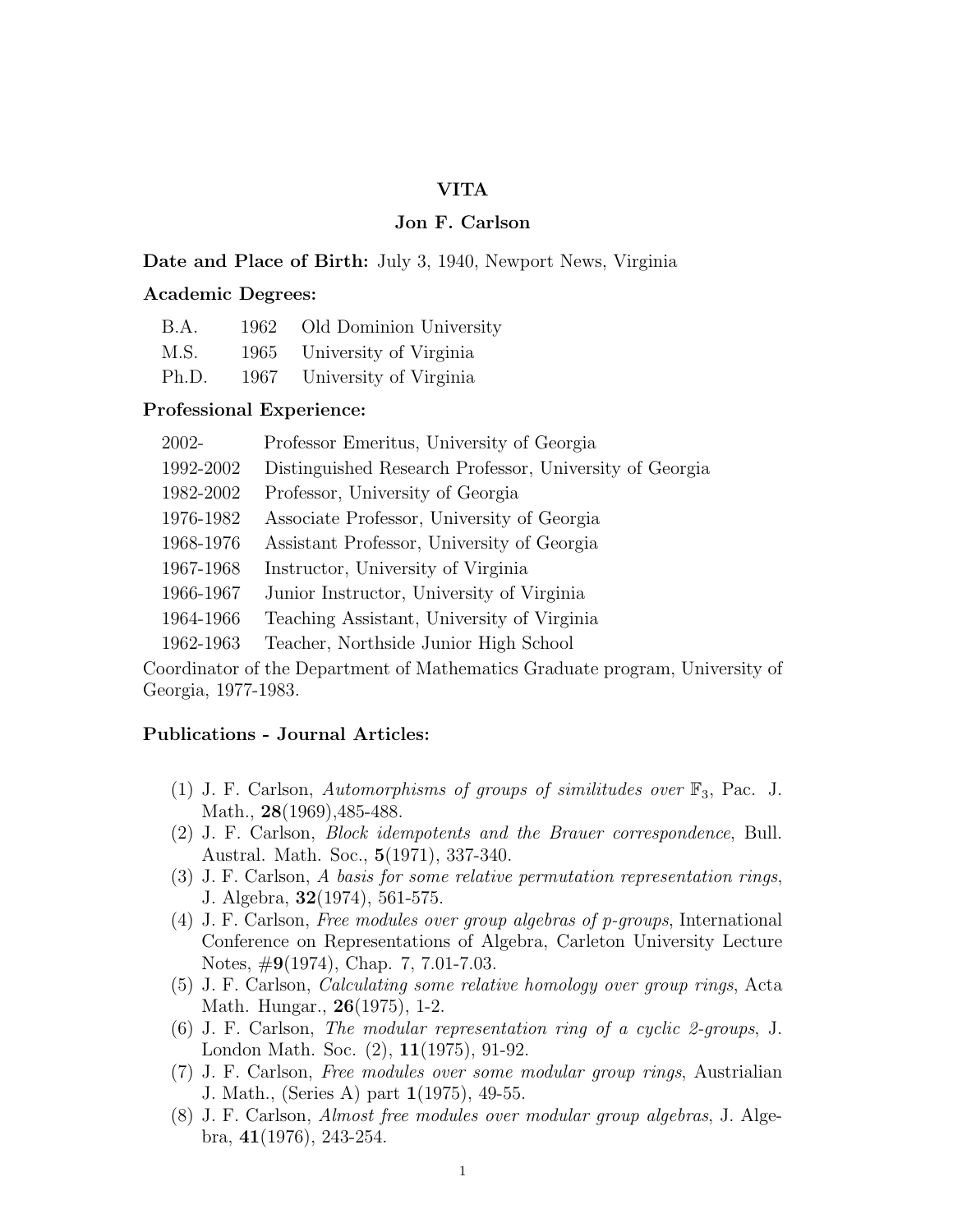- (9) J. F. Carlson, Cyclic modules over some modular group algebras, Studia Sci. Math. Hung., 11(1976), 327-333.
- (10) J. F. Carlson, Periodic modules over modular group algebras, J. London Math. Soc. (2), **14**(1977), 431-436.
- (11) J. F. Carlson, Restrictions of modules over modular group algebras, J. Algebra, 53(1978), 334-343.
- (12) J. F. Carlson, The dimensions of periodic modules over modular group algebras, Illinois J. Math., 23(1979), 295-306.
- (13) J. F. Carlson, Periodic modules with large periods, Proc. Amer. Math. Soc., 76(1979), 209-215.
- (14) J. F. Carlson, *Endo-trivial modules over*  $(p, p)$ -groups, Illinois J. Math., 24(1980), 287-295.
- (15) J. F. Carlson, The structure of periodic modules over modular group algebras, J. Pure Appl. Algebra, 22(1981), 43-56.
- (16) J. F. Carlson, The dimensions of modules and their restrictions over modular group algebras, J. Algebra,  $69(1981)$ , 95-104.
- (17) J. F. Carlson, The complexity and varieties of modules, Proceedings of Oberwolfach Conference on Integral Representations and Applications, Springer Lecture Notes No. 882, (1981), 415-422.
- (18) J. F. Carlson, Complexity and Krull dimensions, Proceedings of International Conference on Representations of Algebras III, Puebla, Mexico, August 1980, Springer Lecture Notes in Mathematics No. 903, (1981) 62-67.
- (19) D. Burry and J. F. Carlson, Restrictions of modules to local subgroups, Proc. Amer. Math. Soc., 84(1982), 181-184.
- (20) J. F. Carlson, The varieties and the cohomology ring of a module, J. Algebra 85(1983), 104-143.
- (21) J. F. Carlson, The cohomology of irreducible modules over  $SL(2, p^n)$ , Proc. London Math. Soc. (3), 47(1983), 480-492.
- (22) J. F. Carlson, The variety of an indecomposable module is connected, Invent. Math., 77(1984), 291-299.
- (23) J. F. Carlson, The cohomology ring of a module, J. Pure Appl. Algebra, 36(1985), 105-121.
- (24) J. F. Carlson, The variety of a module, in it Orders and Their Applications, Proceedings Oberwolfach, 1984. Lecture Notes in Mathematics, Vol. 1142, Springer, Berlin, 1985, pp. 88-95.
- $(25)$  M. Auslander and J. F. Carlson, *Almost split sequences and group algebras*, J. Algebra, 103(1986), 122-140.
- $(26)$  D. J. Benson and J. F. Carlson, *Nilpotent elements in the Green ring*, J. Algebra, 104(1986), 329-350.
- (27) J. F. Carlson and M. J. Collins, Filtrations for projective modules, Bull. London Math. Soc., 18(1986), 591-592.
- (28) J. F. Carlson, Varieties and transfers, J. Pure and Appl. Algebra, 44(1987), 99-105.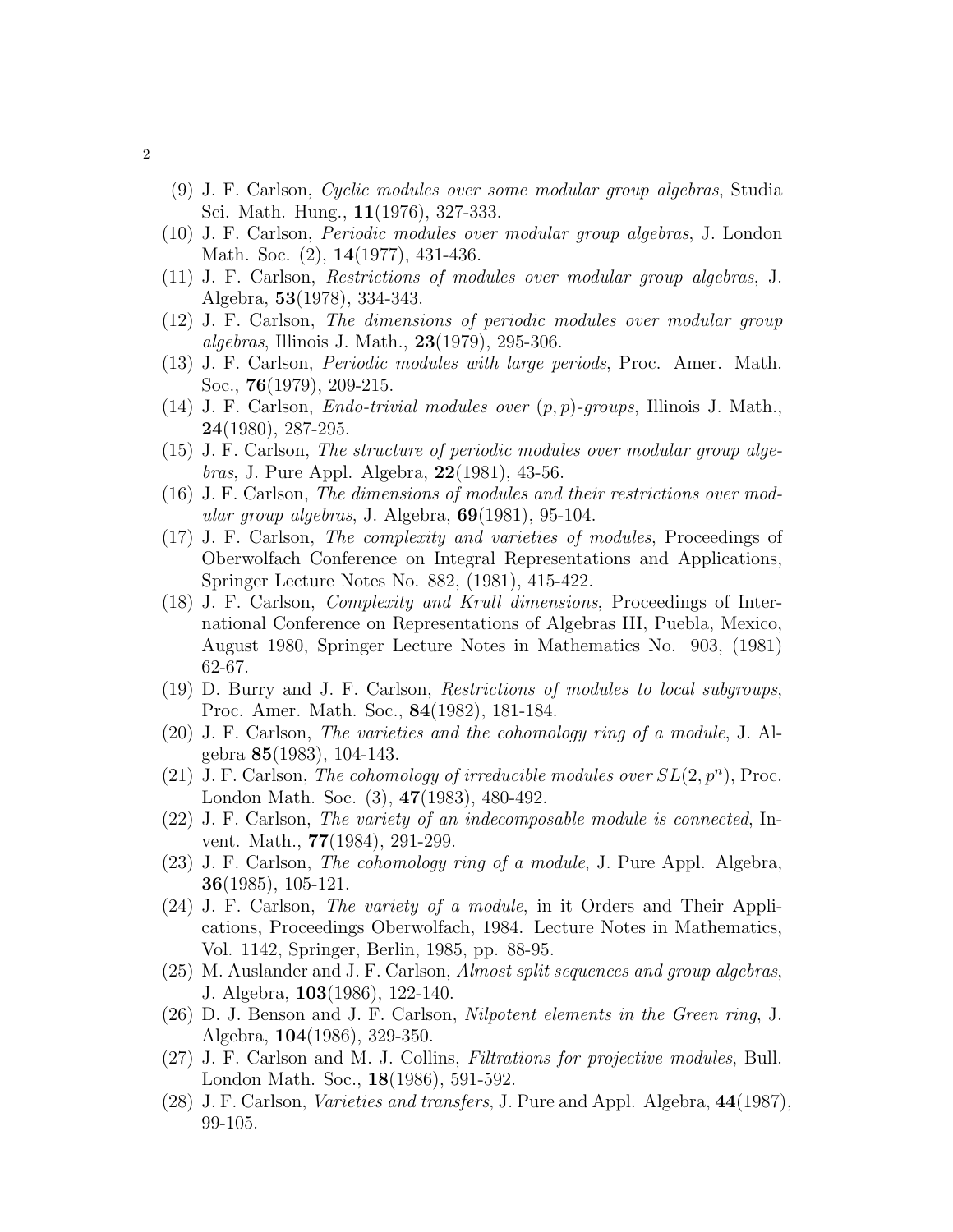- (29) J. F. Carlson, Cohomology rings of induced modules, J. Pure and Appl. Algebra, 44(1987), 85-97.
- (30) D. J. Benson and J. F. Carlson, Complexity and multiple complexes, Math. Zeit., 195(1987), 221-238.
- (31) D. J. Benson and J. F. Carlson, Diagrammatic methods for group representations and cohomology, Comm. in Algebra, 15(1987), 53-121.
- (32) J. F. Carlson, Varieties for modules, Proc. Sym. Pure Math., 47(1987), 37-44.
- (33) J. F. Carlson, Products and projective resolutions, Proc. Sym. Pure Math., **47**(1987), 399-408.
- (34) J. F. Carlson, On the exponents of homology and cohomology of finite groups, Proc. Amer. Math. Soc., 102(1988), 814-816.
- (35) J. F. Carlson and K. W. Roggenkamp, Ito's theorem and character degrees revisited, Archiv. Math., 50(1988), 214-217.
- (36) J. F. Carlson and A. Jones, Wild categories of periodic modules, Illinois J. Math., 32(1988), 557-561.
- (37) J. F. Carlson and A. Jones, An exponential property of lattices over group *rings*, J. London Math. Soc.,  $(2)$  **39**(1989), 467-479.
- (38) J. F. Carlson, Exponents of modules and maps, Invent. Math. 95(1989), 13-24.
- (39) D. J. Benson, J. F. Carlson and G.R. Robinson On the vanishing of co*homology*, J. Algebra,  $131(1990)$ , 40-73.
- (40) A. Adem and J. F. Carlson, Discrete groups with large exponents in cohomology, J. Pure and Appl. Algebra,  $66(1990)$ , 111-120.
- (41) J. F. Carlson, Cohomology and modules over group algebras, Proceedings of the International Congress of Mathematicians, Kyoto 1990, Springer-Verlag, Tokyo, 1991, 317-324.
- (42) D. J. Benson and J. F. Carlson, The cohomology of extra special groups, Bull. London Math. Soc., 24 (1992), 209-235.
- (43) J. F. Carlson, Projective resolutions and degree shifting for cohomology of group rings, in Representations of Algebras and Related Topics, H. Tachikawa and S. Brenner, Eds., London Math. Soc. Lecture Note Series No. 168, Cambridge Univ. Press, Cambridge, 1992, 80-126.
- (44) D. J. Benson and J. F. Carlson, Periodic modules with large period, Quart. J. Math., 43(1992), 283-296.
- (45) D. J. Benson and J. F. Carlson, Products in negative cohomology, J. Pure Appl. Algebra, 82(1992), 107-129.
- (46) J. F. Carlson and D. N. Clark, Ext for Hilbert modules, The Madison Symposium on Complex Analysis, A. Nagel and E. Stout, eds., Contemp. Math. **137**(1992), 113-118.
- (47) J. F. Carlson and D. Happel, Contravariantly finite subcategories and irreducible maps, Proc. Amer. Math. Soc., 117(1993), 61-65.
- (48) G. Avrunin and J. F. Carlson, Nilpotency degree of cohomology rings in *characteristic two*, Proc. Amer. Math. Soc.,  $118(1993)$ ,  $339-343$ .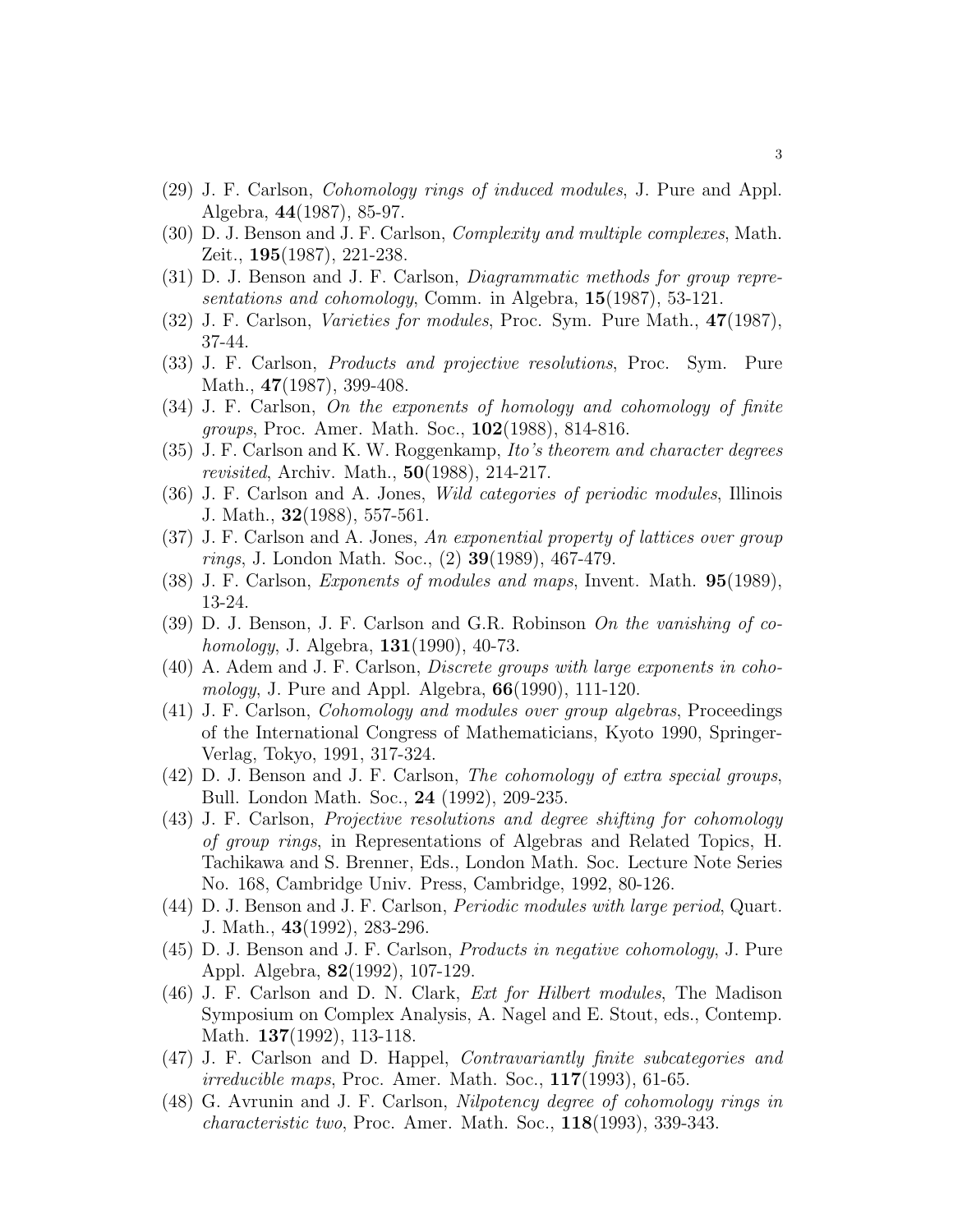- (49) J. F. Carlson, Varieties and modules of small dimension, Archiv. Math., 60(1993), 425-430.
- $(50)$  D. J. Benson and J. F. Carlson, *Projective resolutions and Poincaré duality* complexes, Trans. Amer. Math. Soc., 342 (1994), 447-488.
- (51) J. F. Carlson, Systems of parameters and the structure of cohomology rings of finite groups, Contemp. Math.  $158(1994)$ , 1-7.
- $(52)$  D. J. Benson and J. F. Carlson, *Functional equations for Poincaré series* of group cohomology, Bull. London Math. Soc., 26(1994), 438-448.
- (53) J. F. Carlson, P. Donovan and W. W, Wheeler, Complexity and quotient categories for group algebras, J. Pure and Appl. Algebra 93(1994), 147- 167.
- (54) J. F. Carlson and G. R. Robinson, Varieties and modules with vanishing cohomology, Math. Proc. Cam. Phil. Soc. 116(1994), 245-251.
- (55) J. F. Carlson, D. N. Clark, C. Foias and J. P. Williams Projective Hilbert  $\mathbb{A}(\mathbb{D})$ -modules, New York J. Math  $1(1994)$ , 26-38.
- (56) J. F. Carlson, Decompositions of the trivial module, Proceedings of Conference on Representation Theory of Finite Groups and Algebras, S. Koshitani, ed., RIMS Kokyuroka 877, Research Institute for the Math. Sciences, Kyoto, Japan 1994, pp. 6-11.
- (57) J. F. Carlson and L. G. Kovacs, Tensor factorizations of group algebras and modules, J. Algebra, 175 (1995), 385-407.
- (58) J. F. Carlson and D. N. Clark, Cohomology and extensions of Hilbert modules, J. Functional Analysis, 128(1995), 278-306.
- (59) J. F. Carlson Depth and transfer maps in the cohomology of groups, Math. Z., 218(1995), 461-468.
- (60) J. F. Carlson and H.-W. Henn, Depth and the cohomology of wreath products, Manuscripta Math., 87(1995), 145-151.
- (61) J. F. Carlson, Transfers and the structure of cohomology rings, Proceedings of Conference on Algebraic Combinatorics, T. Yoshida, ed. RIMS, Kokyuroka 896, Research Institute for the Mathematical Sciences, Kyoto 1995 pp. 1-7.
- (62) J. F. Carlson and W. W. Wheeler, Varieties and localizations of module categories, J. Pure Appl. Algebra,  $102(1995)$ , 137-153.
- (63) J. F. Carlson, Quotient categories of modules over group algebras, in '93 Galway/St. Andrews, C.M. Campbell et.al., eds., Cambridge University Press, Cambridge (1995), pp. 113-119.
- $(64)$  J. F. Carlson, D. Nakano and K. Peters, On the vanishing of extensions of modules over reduced enveloping algebras, Math. Ann., 302(1995), 541- 560.
- (65) D. J. Benson, J. F. Carlson and J. Rickard, Complexity and varieties for *infinitely generated modules*, Math. Proc. Cam. Phil. Soc.,  $118(1995)$ , 223-243.
- (66) J. F. Carlson and H.-W. Henn, Cohomological detecting and regular elements in group cohomology, Proc. Amer. Math. Soc.,  $124(1996)$ , 665-670.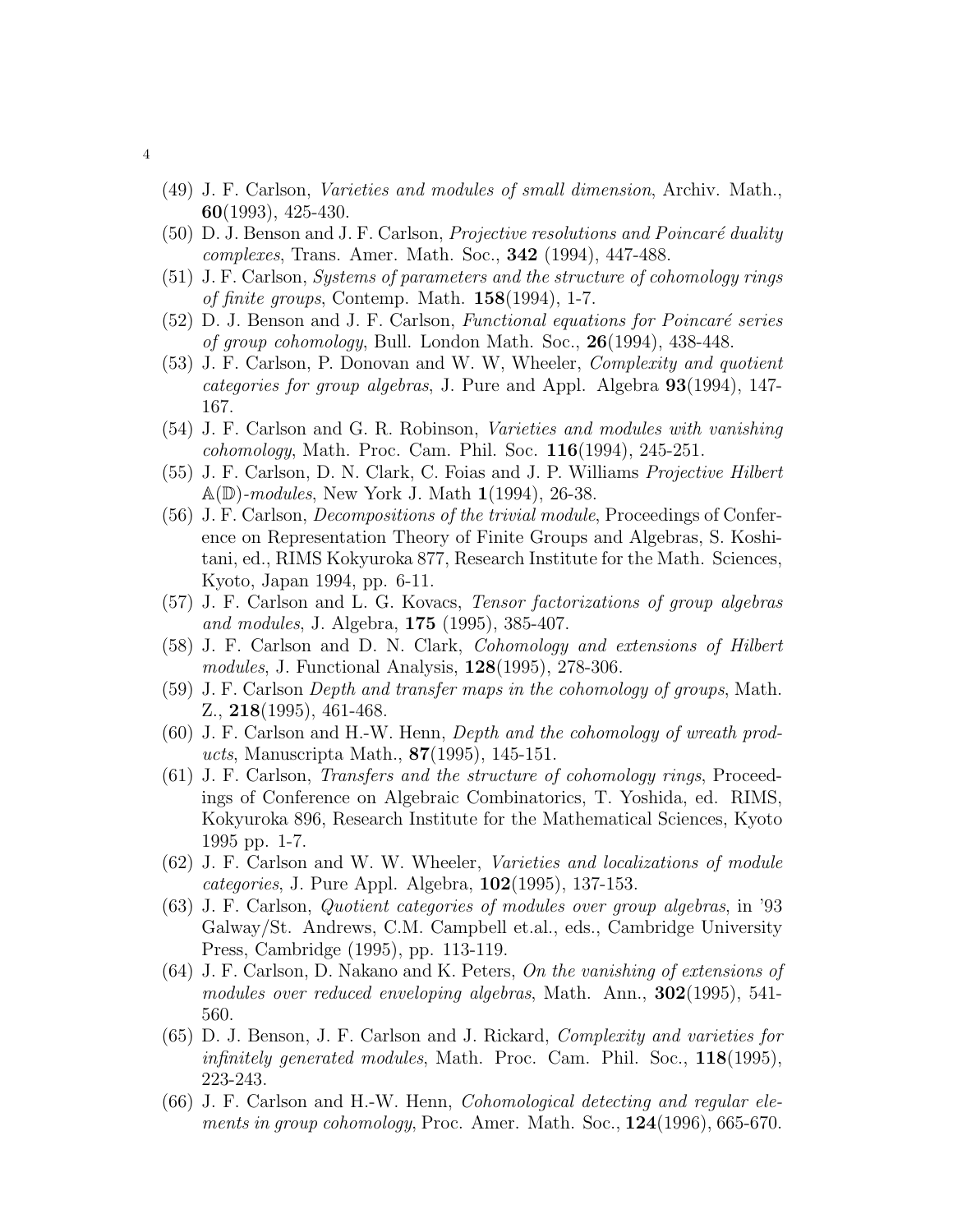- (67) J. F. Carlson, The decomposition of the trivial module in the complexity quotient category, J. Pure Appl. Algebra,  $106(1996)$ , 23-44.
- (68) J. F. Carlson, The cohomology of groups, The Handbook of Algebra, M. Hazewinkel, ed., Elsevier, Amsterdam, 1996, pp. 581-610.
- (69) D. J. Benson, J. F. Carlson and J. Rickard, Complexity and varieties for *infinitely generated modules*, II, Math. Proc. Cam. Phil. Soc.  $120(1996)$ , 597-615.
- (70) J. F. Carlson and C. Peng, Relative projectivity and ideals in cohomology rings, J. Algebra, 183(1996), 929-948.
- $(71)$  Varieties and induction, Bol. Soc. Math. Mex.  $2(1996)$ , 101-114.
- (72) J. F. Carlson, Modules over group algebras, Analele Stintifice Univ. Constanta 4(1996), 31-42.
- $(73)$  J. F. Carlson, E. Green and G. J. A. Schneider, *Computing the ext algebras* for the group algebras of finite groups, J. Sym. Comp.,  $24(1997)$ , 317-325.
- (74) J. F. Carlson and W. W. Wheeler, Homomorphisms in higher complexity quotient categories, Group Representations: Cohomology, Group Actions and Topology, A. Adem, J. Carlson, S. Priddy and P. Webb, eds., Proc. Sym. Pure Math., 63 American Math. Soc. (1997), Providence, R. I. 115-155.
- (75) D. J. Benson, J. F. Carlson and J. Rickard, Thick subcategories of the stable category, Fund. Math. 153(1997), 59-80.
- (76) J. F. Carlson and D. N. Clark, Projectivity and extensions of Hilbert modules over  $A(D^N)$ , Mich. Math. J., 44 (1997), 365-373.
- (77) J. F. Carlson, Cohomology, representations and quotient categories of modules, Geometry and Cohomology in Group Theory, P. Kropholler, G. Niblo and R. Stöhr, eds., London Math. Soc. Lecture Note Ser. No. 252, Cambridge Univ. Press, Cambridge , 1998, pp. 45-73.
- (78) J. F. Carlson, C. Peng and W. W. Wheeler, Transfer maps and virtual projectivity, J. Algebra 204(1998), 286-381.
- (79) J. F. Carlson, A characterization of endo-trivial modules over p-groups, Manuscripta Math. 97(1998), 303-307.
- (80) A. Bajer and J. F. Carlson An embedding theorem for Lie algebras, Proc. Amer. Math. Soc. 127(1999), 3445-3449.
- (81) J. F. Carlson, J. Maginnis and R. J. Milgram, The cohomology of the sporadic groups  $J_2$  and  $J_3$ , J. Algebra 214(1999), 143-173.
- (82) J. F. Carlson, Problems in the computation of group cohomology, Prog. in Math. **173**(1999), 107-120.
- (83) J. F. Carlson, Varieties of cohomology with twisted coefficients, Acta Math. Sinica, (Engl. Ser.), 15(1999), 81-92.
- (84) J. F. Carlson, Cohomology and induction from elementary abelian subgroups, Quarterly J. Math. 51(2000), 169-181.
- (85) J. F. Carlson and R. Rouquier, Self-equivalences of stable module categories, Math. Zeit. 233(2000), 165-178.
- (86) J. F. Carlson, The thick subcategory generated by the trivial module, 285- 296, Trends in Mathematics, Birkäuser, Basel (2000).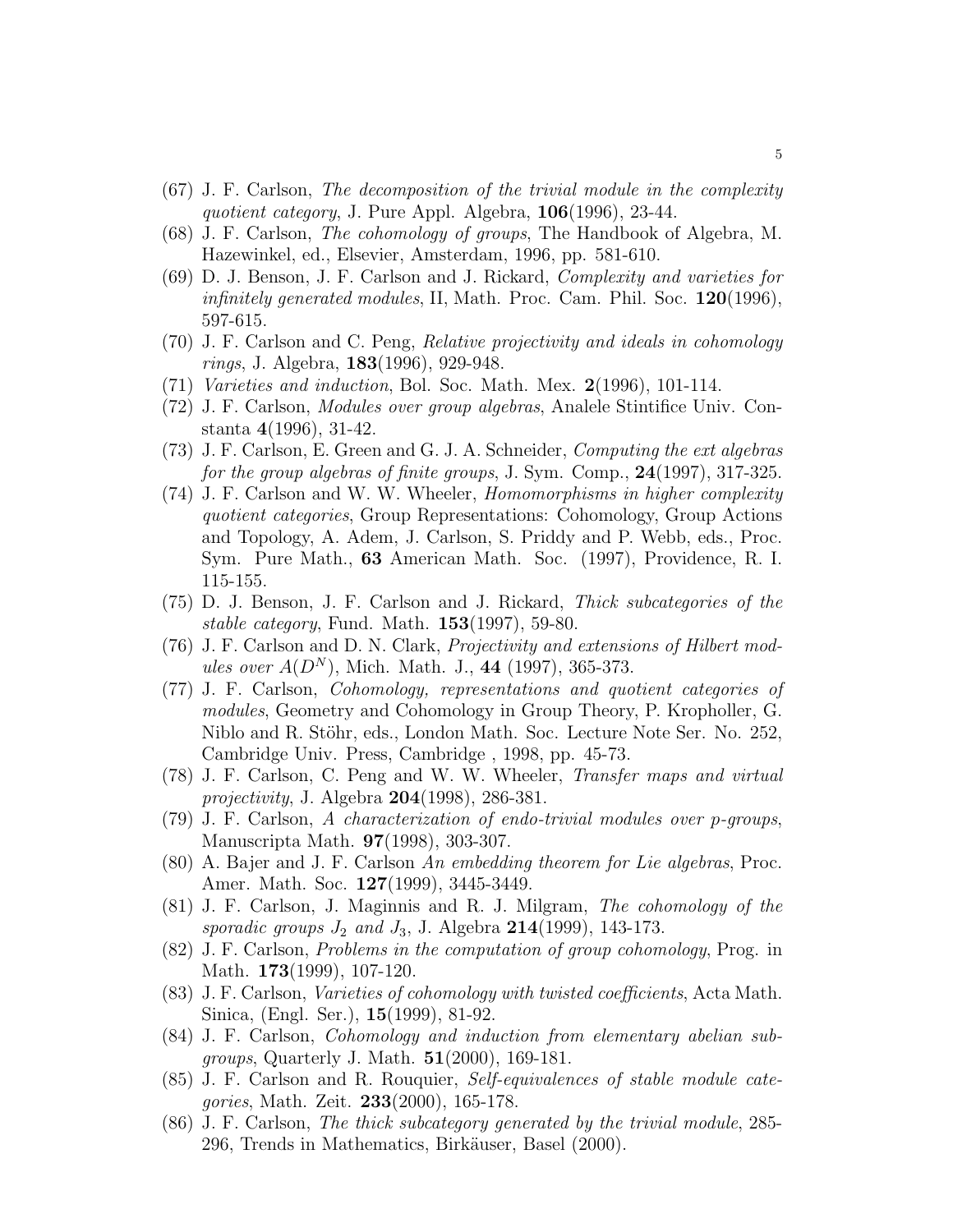- (87) D. J. Benson and J. F. Carlson,The cohomology of the double cover of the *Mathieu group*  $M_{12}$ , J. Algebra 226(2000), 547-576.
- (88) J. F. Carlson, Vanishing of cohomology and orthogonal subcategories, Proceedings of the International Conference on Representation Theory, June 9 - July 3, 1998, East China Normal University, Shanghai, Springer-Verlag, Beijing, (2000), 37-56.
- (89) J. F. Carlson and J. Thévenaz, *Torsion endotrivial modules*, Algebras and Representation Theory, 3 (2000), 303-335.
- (90) J. F. Carlson, Calculating group cohomology: Tests for completion, J. Symb. Comp. 31(2001), 229-242.
- (91) A. Adem, J. F. Carlson, D. Karagueuzian and R. J. Milgram, The cohomology of the Sylow 2-subgroup of the Higman-Sims group, J. Pure Appl. Algebra 164(2001), no.3, 275-305.
- (92) J. F. Carlson, Connections between group cohomology and representations. Algebra-Representation Theory (Constanta, 2000), 23–46, NATO SCi. Ser. II Math. Phys. Chem., 28, Kluwer Acad. Publ., Dordrecht, 2001.
- (93) J. F. Carlson, Z. Lin, D. Nakano and B. Parshall, The restricted nullcone, Contempory Math. 325(2003), 51-75.
- $(94)$  J. F. Carlson and J. Thévenaz, The classification of endotrivial modules, Invent. Math. 158(2004), 389-411.
- $(95)$  J. F. Carlson and J. Thévenaz, The classification of torsion endotrivial modules, Ann. of Math.(2) 165(2005), 823-883.
- $(96)$  J. F. Carlson, *Coclass and cohomology*, J. Pure Appl. Algebra,  $200(2005)$ , 251-266.
- (97) J. F. Carlson, Cohomology, computations and commutative algebra, Notices Amer. Math. Soc. 52, No.4 (2005), 426-434.
- (98) J. F. Carlson Constructing endotrivial modules, J. Pure and Appl. Algebra, 206(2006), 83-110.
- (99) J. F. Carlson and G. Matthews, Generators and relations for matrix algebras, J. Algebra 300(2006), 134-159.
- (100) J. F. Carlson, N. Mazza and D. K. Nakano, Endotrivial modules for finite groups of Lie type, Journal Reine Angew. Math. 595(2006), 96-120.
- (101) J. F. Carlson, When is projectivity detected on subalgebras?, Discovering Mathematics With Magma, Algorithms and Computation in Mathematics, Vol. 19, Springer-Verlag, Berlin, 2006.
- (102) J. F. Carlson, Support varieties for modules, Discovering Mathematics With Magma, Algorithms and Computation in Mathematics, Vol. 19, Springer-Verlag, Berlin, 2006.
- (103) J. F. Carlson, Maximal elementary abelian subgroups of rank 2, J. Group Theory 10(2007), 5-14.
- (104) J. F. Carlson Cohomology and representation theory. Group representation theory, 3-45, EPFL Press, Lausanne, 2007.
- (105) J. F. Carlson, E. M. Friedlander and J. Pevtsova, Modules of constant Jordan type, J. Reine Angew. Math. 2008 (2008), 191-234.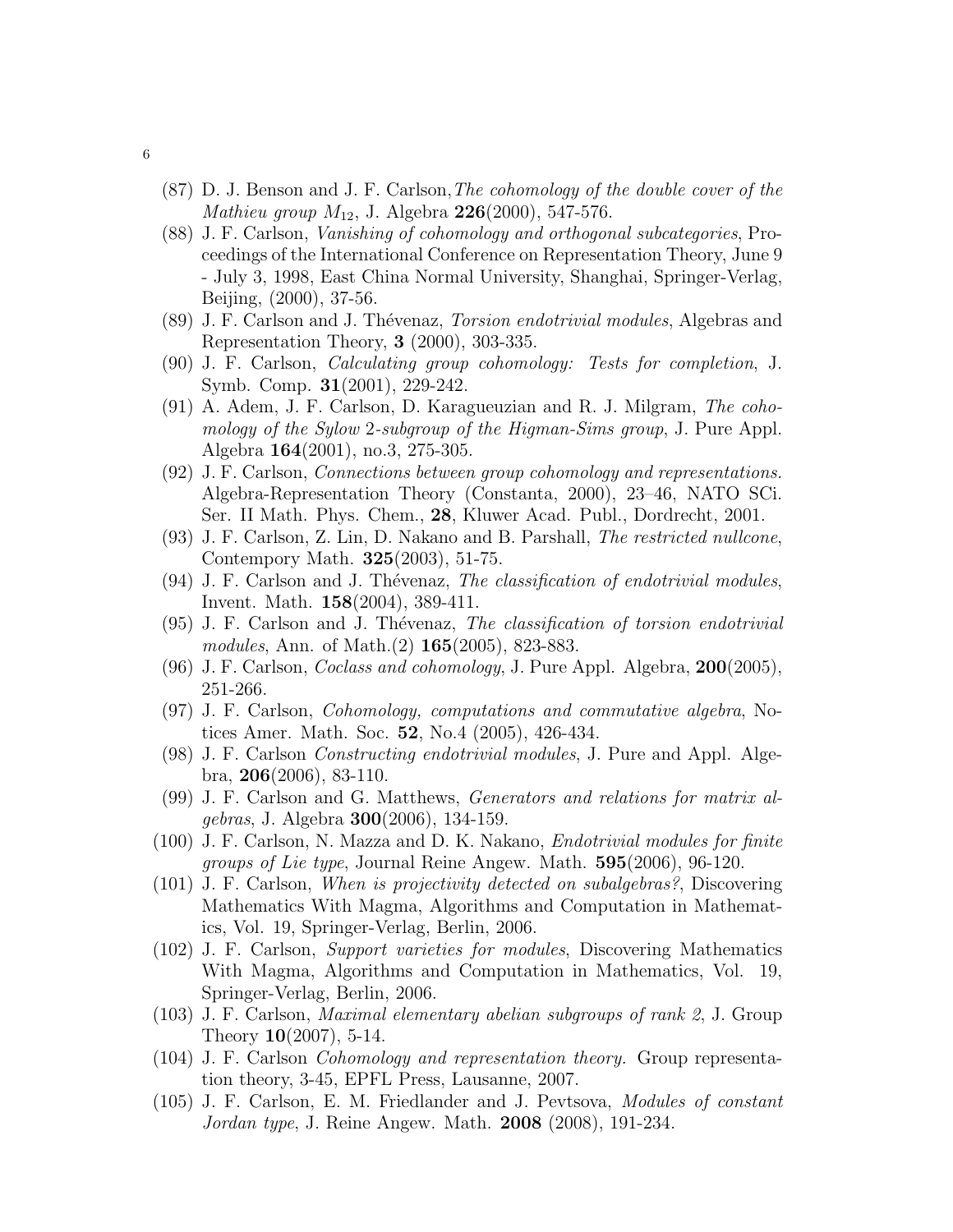- (106) J. F. Carlson, Z. Lin and D. Nakano, Support varieties for modules over Chevalley groups and classical Lie algebras, Trans. Amer. Math. Soc. 360(2008), 1879-1906.
- (107) D. J. Benson and J. F. Carlson, Varieties and cohomology for infinitely *generated modules*, Archiv Math.  $91(2008)$ , 122-125.
- (108) J. F. Carlson, Rank Varieties, in Trends in Representations Theory of Algebras and Related Topics, A. Skowronski, Ed. European Mathematical Society Publishing House, 2008 .
- (109) P. Balmer, D. J. Benson and J. F. Carlson, Gluing representations via idempotent modules and constructing endotrivial modules, J. Pure Appl. Algebra, 213(2009), 173 -193.
- (110) J. F. Carlson, N. Mazza and D. Nakano, Endotrivial modules for the sym*metric and alternating groups*, Proc. Edinburgh Math. Soc.  $52(2009)$ , 45-66.
- (111) J. F. Carlson, Max Neunhoeffer and Colva Roney-Dougal, A polynomialtime reduction algorithm for groups of semilinear or subfield class, Journal of Algebra, 322(2009), 613-637.
- (112) J. F. Carlson, S. Chebolu and J. Minac, Freyd's generating hypothesis for the stable module category of a finite group, Proc. Amer. Math. Soc. 137(2009), 2575-80.
- (113) J. F. Carlson and E. M. Friedlander, The exact category of modules of constant Jordan type, in Algebra, Arithmatic and Geometry:In honor of Yu. I. Manin, Vol 1, 269-290, Progr. Math. 269, Birkhäuser Boston, Inc. Boston, MA, 2009.
- (114) J. F. Carlson, D. J. Hemmer and N. Mazza, The group of endotrivial modules for the symmetric and alternating groups, Proc. Edinburgh Math. Soc.(2) 53(2010), 83-95.
- (115) J. F. Carlson, S. Chebolu and J. Minac, Finite generation of Tate cohomology, Representation Theory  $15(2011)$ , 244-257.
- $(116)$  J. F. Carlson, N. Mazza and J. Thévenaz, *Endotrivial modules for p*solvable groups, Trans. Amer. Math. Soc,  $363(2011)$ , 4979-4996.
- (117) J. F. Carlson, E. Friedlander and A. Suslin, *Modules for*  $Z/p \times Z/p$ , Comment. Math. Helviticii 86(2011), 609-657.
- (118) J. F. Carlson and D. Nakano, Endotrivial modules for group schemes, Journal Reine u. Angew. Math. 2011(2011), 149-178.
- (119) J. F. Carlson and D. Nakano, Endotrivial modules for finite group schemes II, Bull. Inst. Math., Acad. Sinica (New Series), 7(2012) No. 2, pp. 271- 289.
- (120) J. F. Carlson, E. M. Friedlander and J. Pevtsova, Representations of elementary abelian p-groups and bundles on Grassmannians Advances in Math. 229(2012), 2985-3051.
- (121) University of Georgia VIGRE Algebra Group, Second cohomology for finite groups of Lie Type, J. Algebra  $360(2012)$ , 21–52.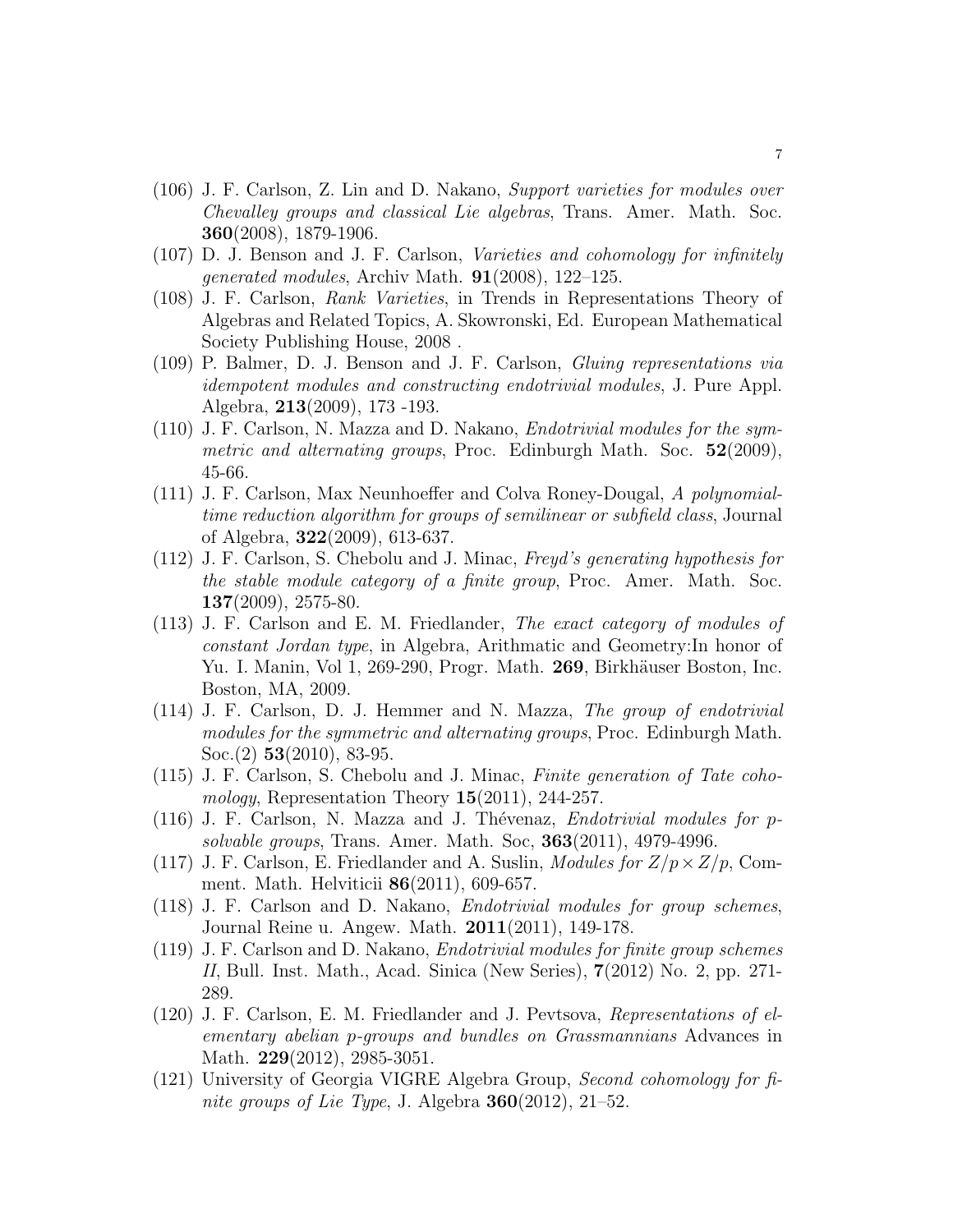- (122) J. F. Carlson, Endotrivial Modules, Recent developments in Lie algebras, groups and representation theory, 99-111, Proc. Sympos. Pure Math., 86, Amer. Math. Soc., Providence, RI, 2012.
- (123) J. F. Carlson, N. Mazza and J. Thévenaz, Endotrivial modules for groups with quaternion and semi-dihedral Sylow subgroups, J. Europ. Math. Soc. 15(2013), 157-177.
- (124) University of Georgia Vigre Algebra Group First cohomology for finite groups of Lie Type: Simple modules with small dominant weights, Trans. Amer. Math. Soc. 365(2013), no. 2, 1025-1050.
- (125) J. F. Carlson, N. Mazza and J. Thévenaz, *Torsion-Free endotrivial mod*ules, J. Algebra, 398(2014), 413-433.
- (126) J. F. Carlson and D. Nakano, On the structure of cohomology rings of p-nilpotent Lie algebras, Transformation Groups 19(2014), 721–734.
- (127) J. F. Carlson, N. Mazza and D. Nakano, Endotrivial modules for the general linear group in a nondefining characteristic, Math. Zeit. bf 278(2014), 901925.
- (128) J. F. Carlson and S. Iyengar, Thick subcategories of the bounded derived category of a finite group, Trans. Amer. Math. Soc. 367(2015), 2703- 2717.
- $(129)$  J. F. Carlson, J. Thévenaz, The torsion group of endotrivial modules, Alg. and Num. Theory, 9(2015). 749–765.
- (130) J. F. Carlson, E. Friedlander and J. Pevtsova, Elementary subalgebras of Lie algebras, J. Algebra, 442(2015), 155-189.
- (131) J. F. Carlson, M. Hauge and J. Rickard, Blocks and support varieties, J. Algebra, 442(2015), 137-154.
- (132) J. F. Carlson, N. Mazza and D. Nakano, Endotrivial modules for groups of Lie type A in a nondefining characteristic, Math. Z.  $282(2016)$ , 1 - 24.
- (133) J. F. Carlson, E. Friedlander and J. Pevtsova, Vector bundles associated *to Lie algebras*, J. Reine u. Angew. Math.  $716(2016)$ ,  $147-178$ .
- (134) J. F. Carlson, S. K. Chebolu and J. Mináč, *Ghosts and Strong Ghosts in* the stable category, Canad. Math. Bull.  $59(2016)$ ,  $682-692$ .
- (135) J. F. Carlson and S. Iyengar, Hopf algebra structures and tensor products for group algebas, New York J. Math.  $23(2017)$ , 1–14.
- (136) J. F. Carlson and P. Webb, The graded center of a triangulated category, J. Australian Math. Soc. 102(2017), 74–95.
- (137) J. F. Carlson, Toward a classification of endotrivial modules, "Finite simple groups: thirty years of the atlas and beyond", 139-150, Contemp. Math., 694, Amer. Math. Soc., Providence, RI, 2017.
- (138) P. Balmer and J. F. Carlson, Separable commutative rings in the stable module category of cyclic groups, Algebras and Rep. Theory  $218(2)(2018)$ , 399–417.
- (139) D. J. Benson and J. F. Carlson, Nilpotence and generation in the stable module category, J. Pure Appl. Algebra,  $222(2018)$ ,  $3566-3584$ .

### Publications - Journal Articles in Press: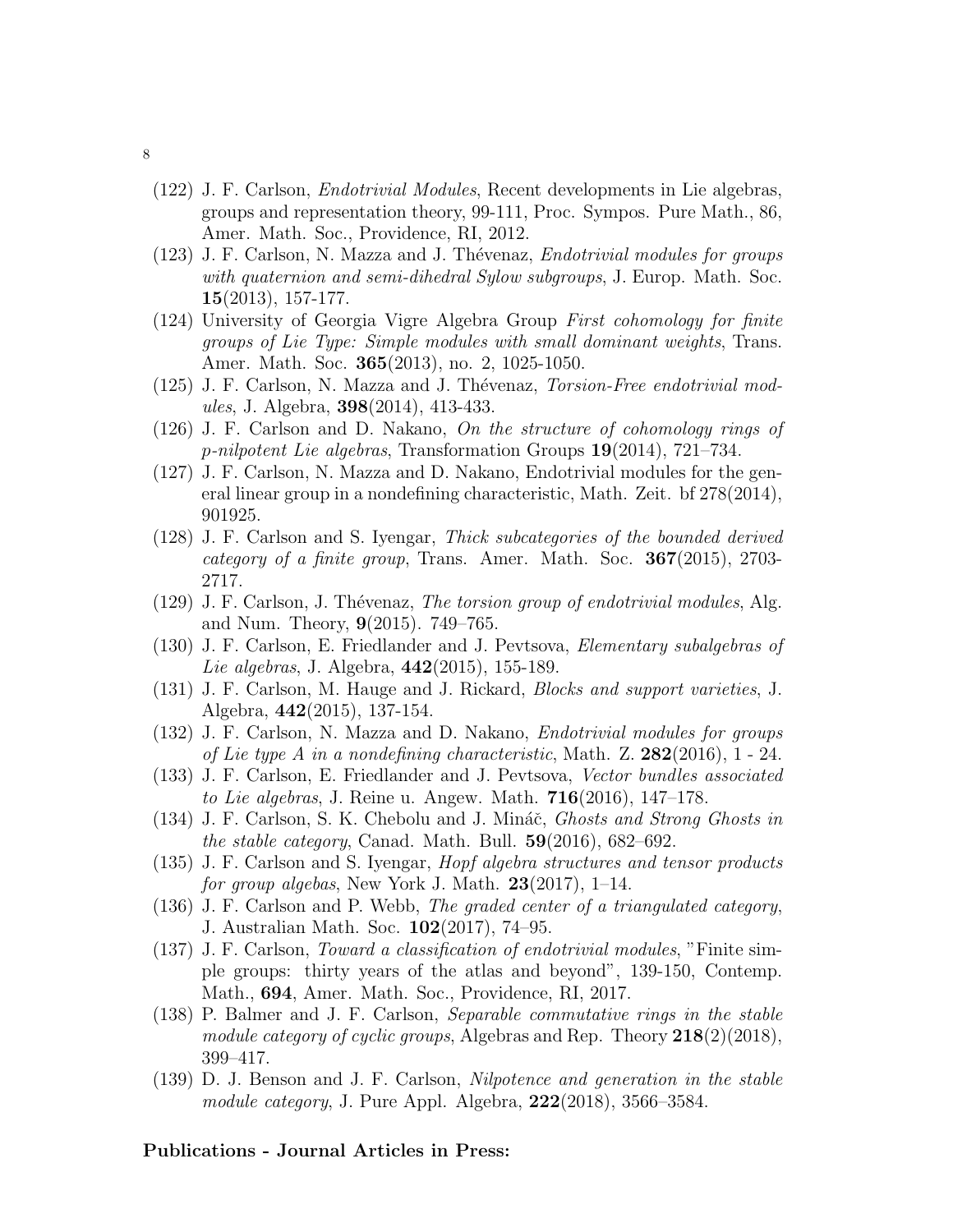- (1) J. F. Carlson, Thick subcategories of the relative stable category, in "Geometric and Topological Aspects of the Representation Theory of Finite Groups, Springer Proceedings in Mathematics and Statistics, Springer, (to appear).
- (2) J. F. Carlson, Computing with matrix and basic algebras, in Advances in Algebra - Research from the Southern Regional Algebra Conference 2017, Springer Proceedings in Mathematics and Statistics (to appear).
- (3) J. F. Carlson and D. J. Benson, Virtual projectivity and the stable module category, (submitted).

### Publications - Journal Articles in Preparation:

- (1) J. F. Carlson, J. Grodal, N. Mazza and D. Nakano, Endotrivial modules for groups of Lie type in nondefining characteristics, (in preparation).
- (2) J. F. Carlson, L. Wang and J. Zhang, Relative derived categories and the Green *correspondence*, (in preparation).
- (3) J. F. Carlson and J. Thévenaz, The p-local control of endotrivial modules, (in preparation).
- (4) L. Avramov, J. F. Carlson and S. B. Iyengar, coalgebra structures on commutative Hopf algebras, (in preparation).

#### Publications - Books:

- (1) J. F. Carlson, Module Varieties and Cohomology Rings of Finite Groups, Lecture Notes of the University of Essen, Vol. 13 (1985).
- $(2)$  J. F. Carlson, *Modules and group algebras*, ETH Lecture Notes, Birkhäuser (1996) Basel.
- (3) A. Adem, J. Carlson, S. Priddy and P. Webb, eds., Group Representations: Cohomology, Group Actions and Topology, Proceedings of Symposia in Pure Mathematics, Vol. 63, American Math. Soc. (1997), Providence, R. I.
- (4) J. F. Carlson and L. Townsley, L. Valero-Elizondo and M. Zhang Cohomology rings of finite groups, Kluwer, Dordrecht, 2003.
- (5) J. F. Carlson, S. B. Iyengar and J. Pevtsova, Geometric and Topological Aspects of the Representation Theory of Finite Groups, Springer Proceedings in Mathematics and Statistics, Springer-Verlag, (to appear).

# Other Publications:

- (1) J. F. Carlson, Review of Methods of Representation Theory with Applications to Finite Groups and Orders, Vol 1 by C.W. Curtis and I. Reiner, Bull. Amer. Math. Soc. (New Series), 8(1983), 112-116.
- (2) J. F. Carlson, Review of Methods of Representation Theory with Application to Finite Groups and orders, Vol. 2 by C.W. Curtis and I. Reiner, Bull. Amer. Math. Soc. (New Series), 19(1988), 484-488.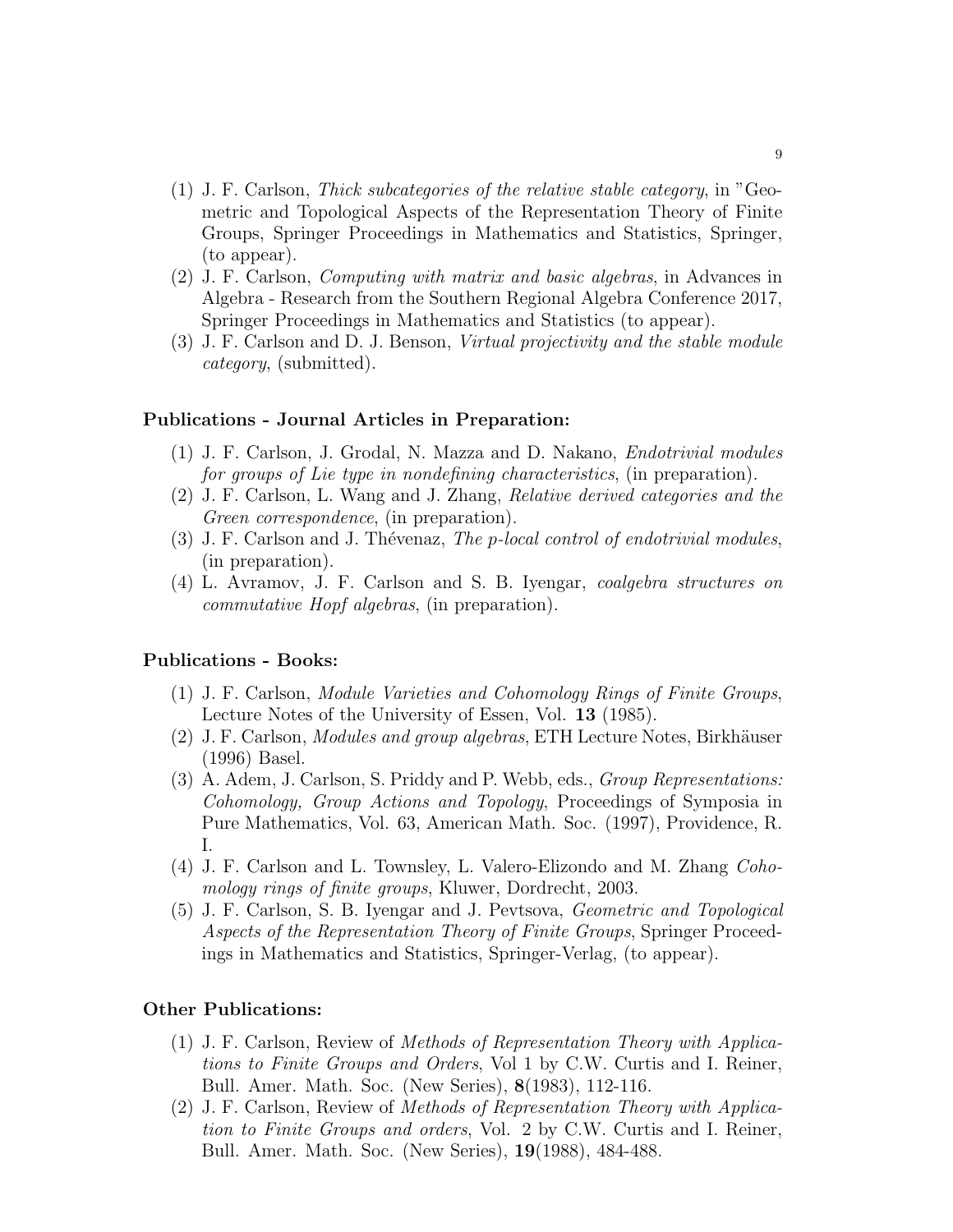# Unpublished notes

- (1) A. Adem, J. F. Carlson and R. J. Milgram, The cohomology of the Higman-Sims group.
- (2) J. F. Carlson and K. W. Roggenkamp, Lifting modules of group rings and Gorenstein Orders using syzygy functors.

### Algorithms and Software

- (1) Packages for homological algebra and basic algebras, which have been included in the computer algebra system MAGMA since 1998. A package to compute ext algebras of basic algebras was added in 2008. Also the chapter describing the code in the Handbook of Magma Functions. Functionality for homomorphisms, automophism, quotient algebras and subalgebra was added in 2012.
- (2) Packages for computing cohomology rings for finite groups, which computed most of the appendix in the book [101]. A newer version of the packages was released in MAGMA in the spring of 2005.
- (3) With Graham Matthews, a computer package to compute generators and relations for matrix algebras, described in [99]. The package was included in the release of MAGMA in the spring of 2005 and several improvements have been made since that time. Functions to compute the basic algebra of a matrix algebra and specific functions for computing Hecke algebras and Schur algebras were added in 2008. Functions for automorphisms and isomorphisms of basic algebras. Also the chapter describing the code is in the Handbook of Magma Functions.

### Invited Seminars and Converence Lectures (since 2013):

This list does not include seminars and lectures at UGA.

"Modules of constant radical rank and bundles on Grassmannians", seminar on Representation Theory, University of Bielefeld, January 29, 2013.

"Modules of constant radical type and associated bundles", Commutative Algebra Colloquium, Mathematical Sciences Research Institute, Berkeley, February 20, 2013.

"Thick subcategories of the bounded derived category", Group Theory Seminar, University of Chicago, March 14, 2013.

"Modules of constant Jordan type", Mathematics Colloquium, DePaul University, March 15, 2013.

"Thick subcategories of the bounded derived category", Algebra Seminar, Kansas University, April 9, 2013.

"Support varieties and module of constant radical type", Algebra Seminars, Kansas State University, April 10. 12, 2013.

"Modules of constant Jordan type".  $50<sup>th</sup>$  William J. Spencer Lecture, Kansas State University, April 11, 2013.

10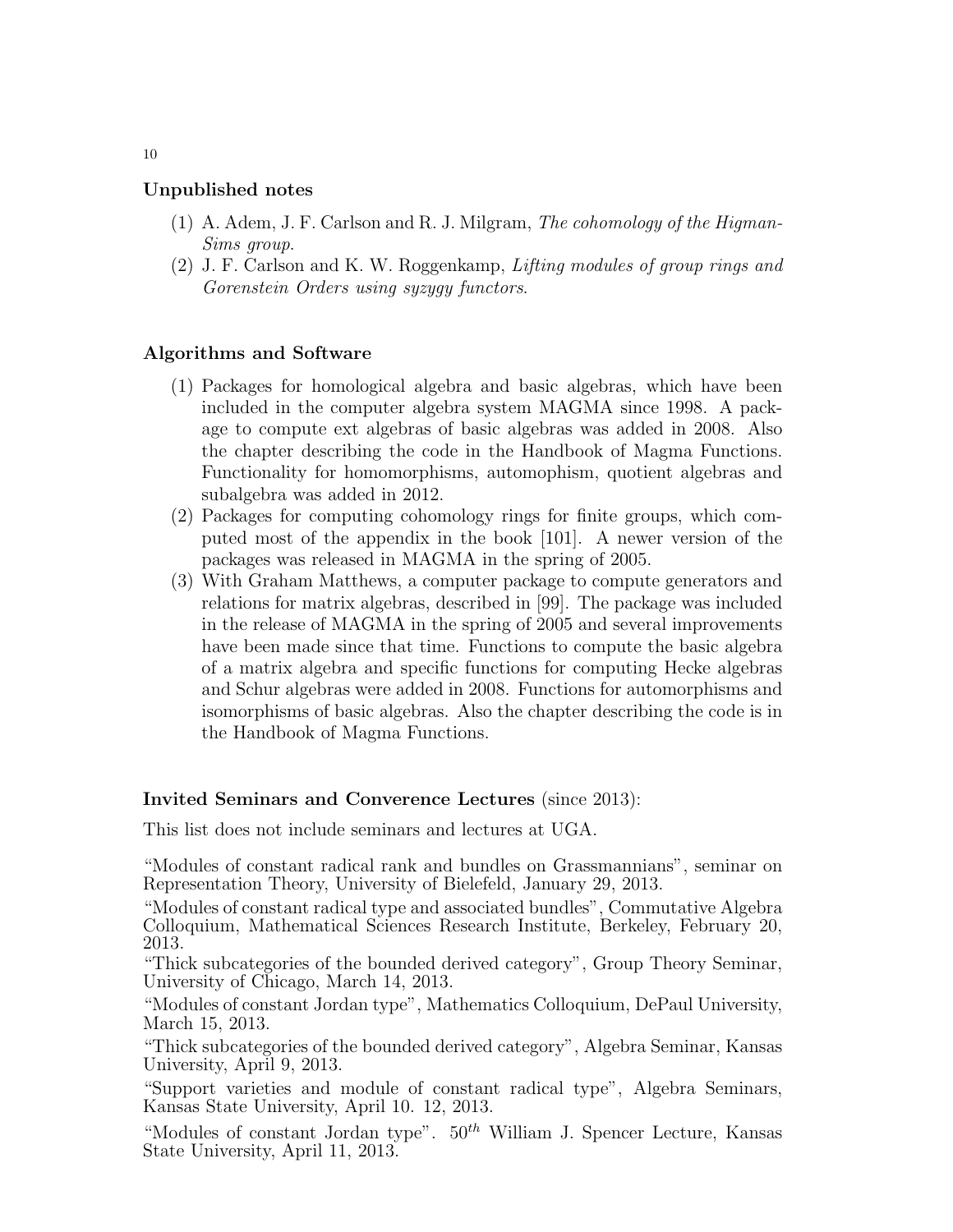"Homological Methods in the representation theory of finite groups", The Third International Symposium on Groups, Algebras and related topics in Beijing, celebrating the 50th anniversary of the Journal of Algebra, (plenery lecture), Peking University, Beijing, China, June 10, 2013.

"Cohomology rings of p-nilpotent Lie algebras",  $6<sup>th</sup>$  International Conference on Representation Theory, Zhangjiajie, China, June 18. 2013.

"Cohomology rings of p-nilpotent Lie algebras", Computational Algebra Seminar, University of Sydney, October 23, 2013.

""Endotrivial modules for the general linear group", Special Session of the AMS meeting, Knoxville, TN, March 22, 2014.

"Endotrivial modules for the general linear group". Algebra Seminar, EPFL, Lausanne, March 31, 2014.

"A new look at endotrivial modules", Conference on Representation Theory and Geometry, University of Southern California, May 19, 2014.

"Random (?) elements of a matrix algebra", Conference on Groups, Computations & Geometry, Colorado State University, June 12, 2014.

"Endotrivial Modules", Sixteenth International Conference on Representations of Algebras, Tsinghua International Mathematics Forum, Sanya, China, August 26. 2014.

"Triangulated categories", Five week series of lectures (four hours per week) Peking University, Beijing China, September 2 – October 2, 2014.

"Thick subcategories of the stable category", Beijing Normal University. September 17, 2014.

"Modules of constant Jordan type", Tsinghua University, Beijing, China, September 25, 2014.

"The relative stable category", Conference on Geometric Methods in Representation Theory, University of Iowa, November 16, 2014.

"Thick subcategories of the relative stable category" Workshop on Computations, Groups and Algorithms, Friedrich-Schiller University, Jena, Germany, February 19, 2015.

"Thick subcategories of the relative stable category", Algebra Seminar, University of Bielefeld, May 19, 2015.

"Thick subcategories of the relative stable category", Conference on Groups, Representations, and Cohomology, Isle of Skye, June 19-26, 2015.

"Endotrivial Modules", Algebra Seminar, University of Aberdeen, June 30, 2015.

"Modules of Constant Jordan Type", Pure Mathematics Colloquium, University of Saint Andrews, July 2, 2015.

" Modules of Constant Jordan Type", Colloquium, University of Utah, September 24, 2015.

"Relative Stable Categories". Commutative Algebra Seminar, University of Utah, September 25, 2015.

"Endotrivial Modules", Conference on the Atlas of Finite Groups: Thirty Years and Beyond, Princeton University, November 4, 2015.

"Group algebras and Hopf algebras", Algebra Seminar, University of Auckland, December 4, 2015.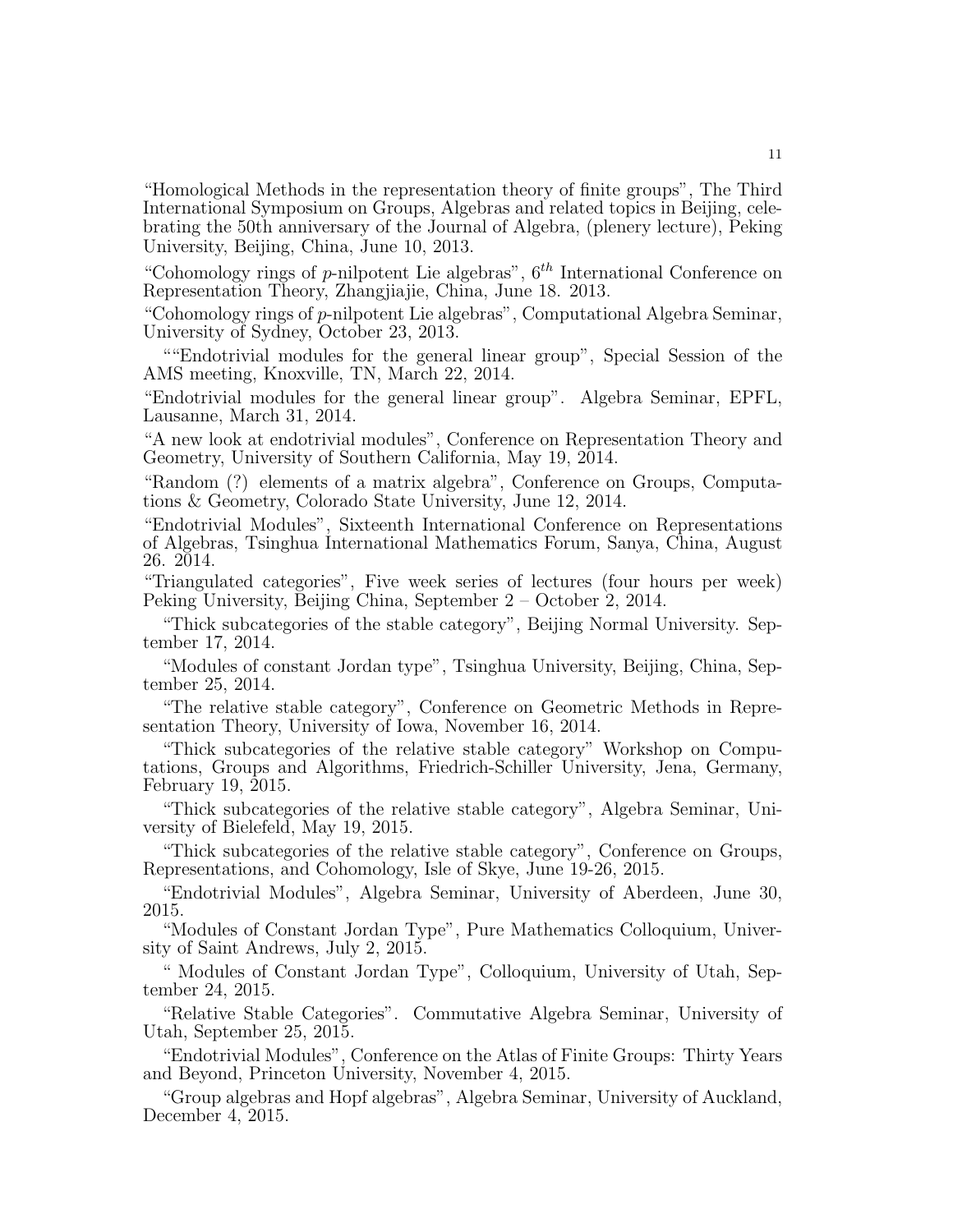"Group algebras and Hopf algebras", Representation Theory Seminar, University of Bielefeld, January 29, 2016.

"Rank varieties", Colloquium, Univeristy of Arizona, April 28, 2016.

"Group algebras and Hopf algebras", Southeast Lie Theory meeting, University of Virginia, May 25, 2016.

"Relative stable categories". XXI Coloquio Latinoamericano de Algebra, Buenos Aires, Argentina, July 28, 2016.

"Endotrivial module for groups of Lie type in nondefining characteristics". Endo-p-permutation and trivial source modules in the representation theory of finite groups, Bernoulli Institute, EPFL, Lausanne, August 30, 2016.

"Block, basic algebras and computations", Morita equivalence problems for blocks of finite groups", Bernoulli Institute, EPFL, Lausanne, (two lectures) September 5, 6, 2016.

"Nilpotence and generation in the stable module category", Conference on Geometric Methods in Representation Theory, University of Missouri, Columbia, November 20, 2016.

"Nilpotence and generation in the stable module category", Special session on Group Representations and Cohomology, Annual meeting of the American Mathematical Society, Atlanta, GA, January 4, 2017.

"Hopf algebras and group algebras", Algebra Seminar, Peking University, Beijing, March 3, 2017.

"Computing with matrix and basic algebras", (Plenery lecture) Southern Regional Algebra Conference, University of South Alabama, March 18, 2017.

"Separable commutative rings in the stable module category of cyclic groups", Maurice Auslander Distinguished Lectures and Conference, Woods Hole, MA. April 28, 2017.

"An obstreperous class of modules". Representation Theory Seminar, University of Bielefeld, Bielefeld, Germany, May 26, 2017.

"Separable ring objects in the stable module category", Special Session on Cohomology of Groups, Mathematical Congress of the Americas, Montreal, July 26, 2017.

"p-Divisible modules", Pure Mathematics Seminar, Melbourne University, Melbourne, Australia, October 2, 2017.

"p-Divisible modules", Department of Mathematics Seminar, University of Aukland, Auckland, New Zealand, October 17, 2017.

"Orbits of subspaces". Computational Algebra Seminar, University of Sydney, October 25, 2017.

"Virtual Projectivity", Meeting on Geometric Methods in Representation Theory, University of Iowa, Iowa City, November 19, 2017.

"p-Divisible modules", Commutative Algebra Seminar, University of Utah, Salt Lake City, December 1, 2017.

"Support varieties", Connections for Women, workshop, MSRI, February 2, 2018.

"Virtual projectivity, strong nilpotence and zombies", Representation Theory Seminar, MSRI, May 1, 2018

### Honors and Visiting Positions: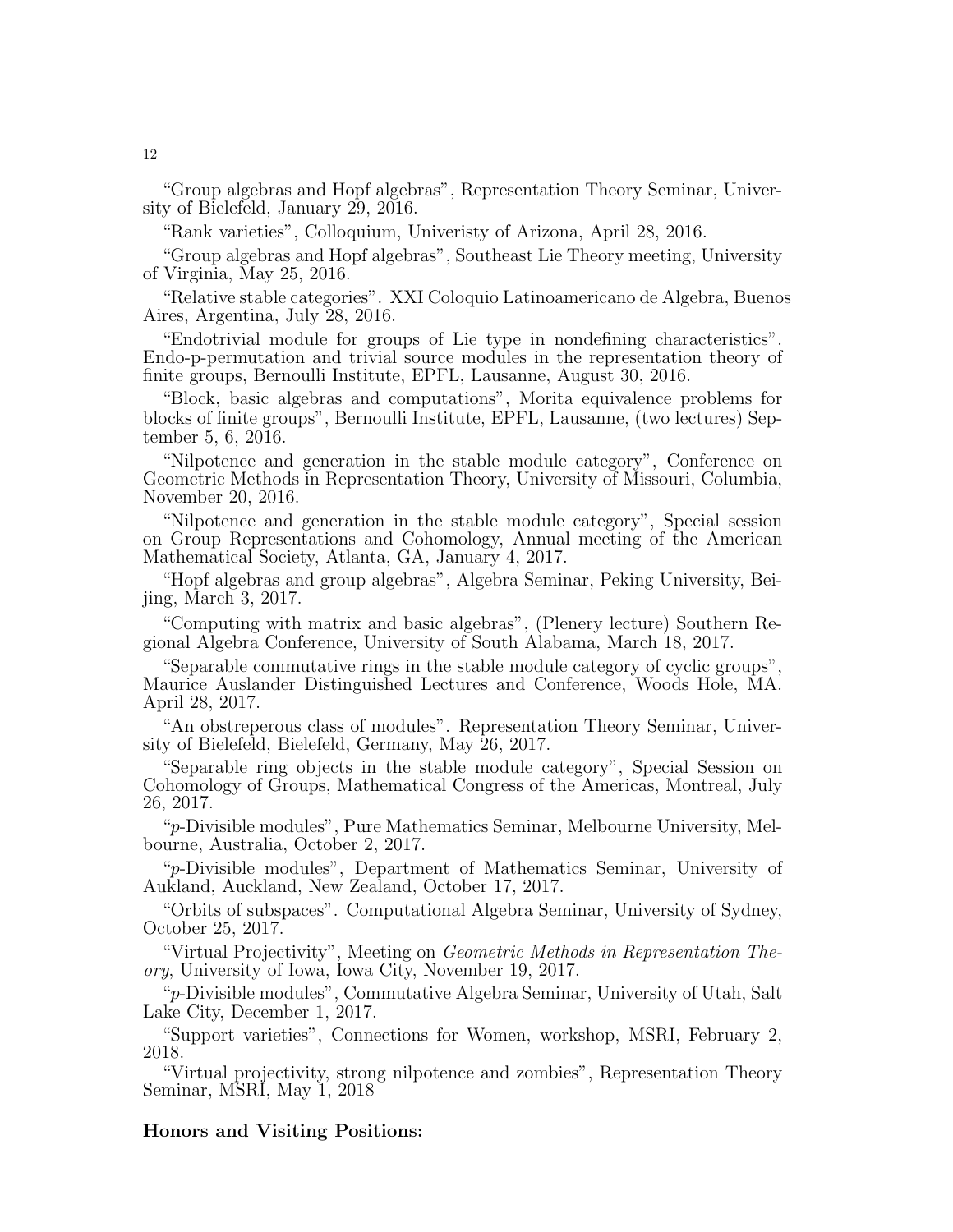Philip Francis DuPont Fellowship, 3 years, University of Virginia.

Fulbright senior research fellowship, Universität Essen, West Germany, Summer semester 1984 (4 months).

Visiting Professor for one month, Ecole Normale Supérieure, Paris, June 1985.

Visiting Professor for one month, University of Chicago, April 1986.

Invited Participant, Symposium on Representation Theory of Groups and Related Topics, University of Manchester, March-May, 1988.

Visiting Professor, Universität Essen, January-March, 1989.

Visiting Professor, University of Bielefeld, January 1990.

Invited speaker, Algebra Section, International Congress of Mathematicians, Kyoto, Japan, August 1990.

Invited participant, Algebra Symposium on Groups, Rings and Representations, University of Warwick, March-June, 1991.

Visiting Fellow, Mathematics Research Section, The Australian National University, Canberra, January-March, 1992.

Visiting Fellow, Centre for Mathematics and its Applications, Australian National University, Canberra, March-May, 1994.

Visiting Member, Forschungsinstitut für Mathematik, ETH, Zürich, April-July, 1995.

Visiting Member, Mathematical Institute, Oxford, April-July 1997

Humboldt Research Award for Senior Scientists

Visiting Professor, University of Sydney, January 1999.

Visiting Fellow, University of Stuttgart, March-July 1999 (supported by the Humboldt Foundation).

Visiting Fellow, University of Stuttgart, April-July 2000 (supported by the Humboldt Foundation).

Visiting Professor, University of Sydney, July, 2003.

Visiting Professor, Max Planck Institut für Mathematik, Bonn, Germany, September-Novembers, 2003 (supported by the Humboldt Foundation).

Visiting Professor, University of Sydney, October-November, 2004.

Visiting Professor, Ecole Polytechnique (EPFL), Lausanne, February-June, 2005.

Visiting Professor, University of Sydney, May, 2006.

Visiting Professor, Rheinisch-Westfälische Technische Hochschule, Aachen, March-June, 2007 (supported by the Humboldt Foundation).

Visiting Professor, University of Sydney, April-June, 2012.

Named Fellow of the American Mathematical Society (Inaugural Class), January, 2013.

Visiting Professor, University of Sydney, October, 2013.

Visiting Professor, Peking University, September-October, 2014.

Visiting Professor, University of Sydney, November 2015.

# Ph.D. Students:

Directed dissertation of

Stephen Kuhn - PhD. Mathematics (1978)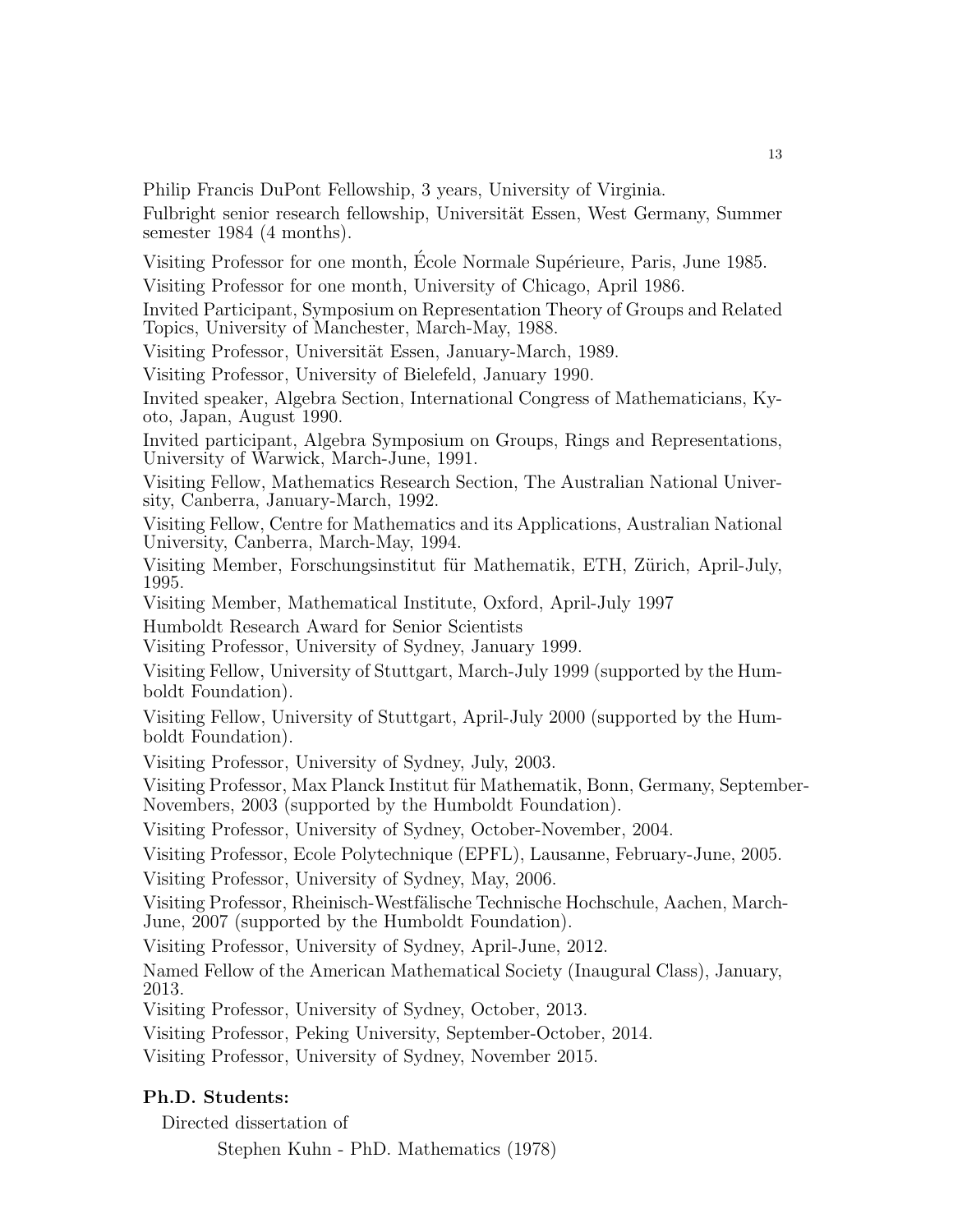Deborah Sherman - PhD. Mathematics (1994) Chuang Peng - PhD. Mathematics (1995) Peteris Daugulis - PhD. Mathematics (1998) Jason Whitt - PhD. Mathematics (1998) Mucheng Zhang - PhD. Mathematics (2000) Graham Matthews- PhD. Mathematics (2004)

### Masters Students:

Victoria Seals, Mathematics, MA, Fall 1993

# Grant Support from NSF:

DMS 7801685: "Representations of Modular Group Algebras", June 1, 1978 - November 30, 1980, \$14,600.

DMS 8002509: "Representations of Modular Group Algebras", June 15, 1980 - November 30, 1982, \$19,000.

DMS 8201469: "Modular Representations of Groups" (co-P. I. with Leonard Chastkofsky), June 1, 1982 - May 30, 1986. \$68,700

DMS 8501760:"Representaions of Groups and Algebras", June 1, 1985 - November 30, 1987, \$41,100.

INT 8617583: "Scientific Visit to Study Integral Representations of Finite Groups", April 1, 1987 - April 30, 1987, \$3,991.40.

Conference on Cohomology and Representation Theory of Finite and Algebraic Groups, University of Georgia (Jan. 1988) \$6000.

DMS 8701068: "Modular Representations of Finite Groups", July 1,1987 - December 30, 1990. \$68,200

DMS 9001689: "Modular Representations of Finite Groups", June 1, 1990 - November 30, 1993, \$123,150.

DMS 9001929: "Modular Representations of Finite Groups", June 1, 1993 - November 30, 1998, \$244,894.

DMS 9526513: "1996 Summer Research Institute, 'Cohomology, Representations and Actions of Finite Groups"', (co-principal investigator with Samuel M. Rankin, Associate Executive Director, American Mathematical Society) \$151,793, Grant awarded to the American Mathematical Society.

DMS9870035: "Modular Representations of Finite Groups", June 1, 1998 - November 30, 2001, \$216,256.

DMS0100662: "Modular Representations of Finite Groups", July 15, 2001 - June 30, 2005, \$144,213.

DMS0401431: "Modular Representations of Finite Groups", June 1, 2004 - May 31, 2007, \$112,344.

DMS0654173: "Modular Representations of Finite Groups", June 1, 2007 - May 31, 2010, \$110,001. DMS101102: "Modular Representations of Finite Groupe", June 1, 2010 - May 31, 2014, \$109,371.

### Other grant activity:

Partially supported by the University of Georgia Middle Grades Teacher Education Project (N.S.F. funded), Academic years 1987-89.

14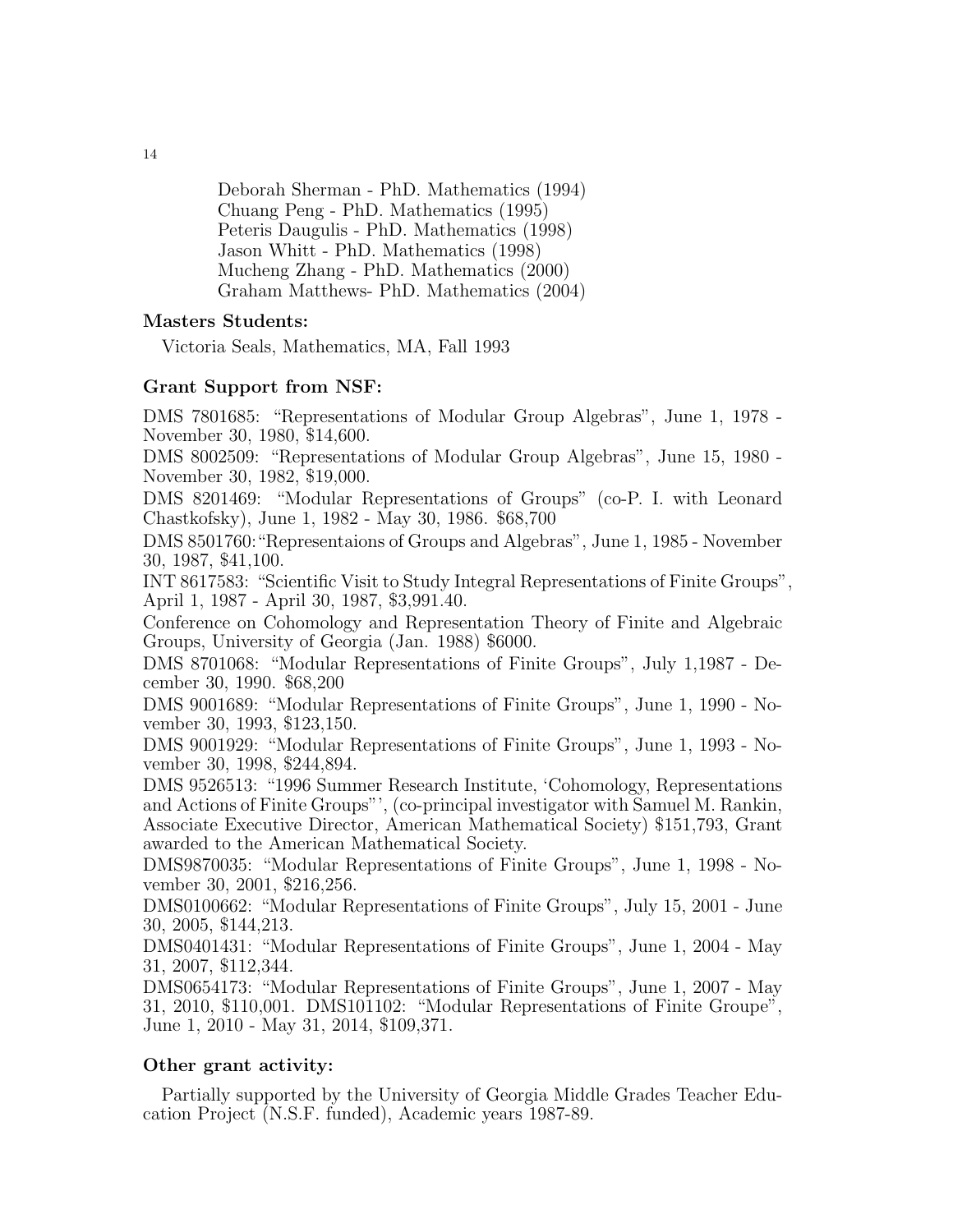ARC DP1096599: "Computations in Associative Algebras and Representations", January 1, 2010 - December 31, 1012, (joint with John Cannon and Derek Holt, to support the development of algorithms for computing in algebras in Sydney), A\$ 300,000.

Simons 315728: "Modular Representations of Finite Groups", Simons Foundation, September 1, 2014 - August 31, 2015, \$ 7000.00.

H98230-15-1-0007: "Modular Representations of Finite Groups", National Security Agency, May 6, 2015 - May 5, 2016, \$ 25,884.00.

Simons 054813-01: "Modular Representations of Finite Groups", Simons Foundation, September 1, 2016 - August 31, 2021, \$ 35,000.00.

### Other Activities:

Member of Board of Editors for Communications in Algebra, 1985-90.

Member of the A.M.S. Committee to select speakers for Southeastern Section Meetings (1987-88).

Organizer of conference on "Cohomology and Representation Theory of Finite and Algebraic Groups", Athens, Ga., Jan. 3-5, 1988.

Chairman of the organizing committee for the conference "Finite and Algebraic Groups: Representations and Cohomology", Arcata, Ca. July 8-14, 1989, jointly sponsored by AMS, SIAM and IMS and supported by a grant from NSF.

Chairman of organizing committee for "Workshop on General Representation Theory", MSRI, Berkeley, December 3-7, 1990.

Chairman of organizing committee for the conference "Cohomology, Representations and Actions of Finite Groups", South Hadley, Mass., June 20-26, 1992, jointly sponsored by AMS, IMS and SIAM and supported by NSF.

Member of the AMS Committee to select speakers for the Southeast Section Meetings (1994-95).

Organizer (with A. Adem) Special Session on "Cohomology and Representations of Finite Groups" at the annual meeting of the American Mathematical Society in San Francisco, January 4-7, 1995.

Member of the Program Committee for the "Second Magma Conference on Computational Algebra", Marquette University in Milwaukee, May 12-17, 1995.

Organizer (with J. Alperin) Special Session on "Representations of Finite Groups" for the annual meeting of the American Mathematical Society in Baltimore, Md., January 7-10, 1998.

Member of Board of Editors for the journal "Algebras and Representation Theory", 1999 -.

Organizer (with A. Adem and H.-W. Henn) of a meeting at the Mathmatisches Forschungsinstitut Oberwolfach (Germany) on the topic "Cohomology, Representations and Actions of Finite Groups", July 23–29, 2000.

Organizer (with A. Adem) Special Session on "Group Cohomology and Applications to Homotopy Theory and Representation Theory" at the annual meeting of the American Mathematical Society in New Orleans, January 10-13, 2001.

Cochairman of organizing committee for the conference "Groups, Representations and Cohomology", South Hadley, Mass., June 6-14, 2002, jointly sponsored by AMS, IMS and SIAM and supported by NSF.